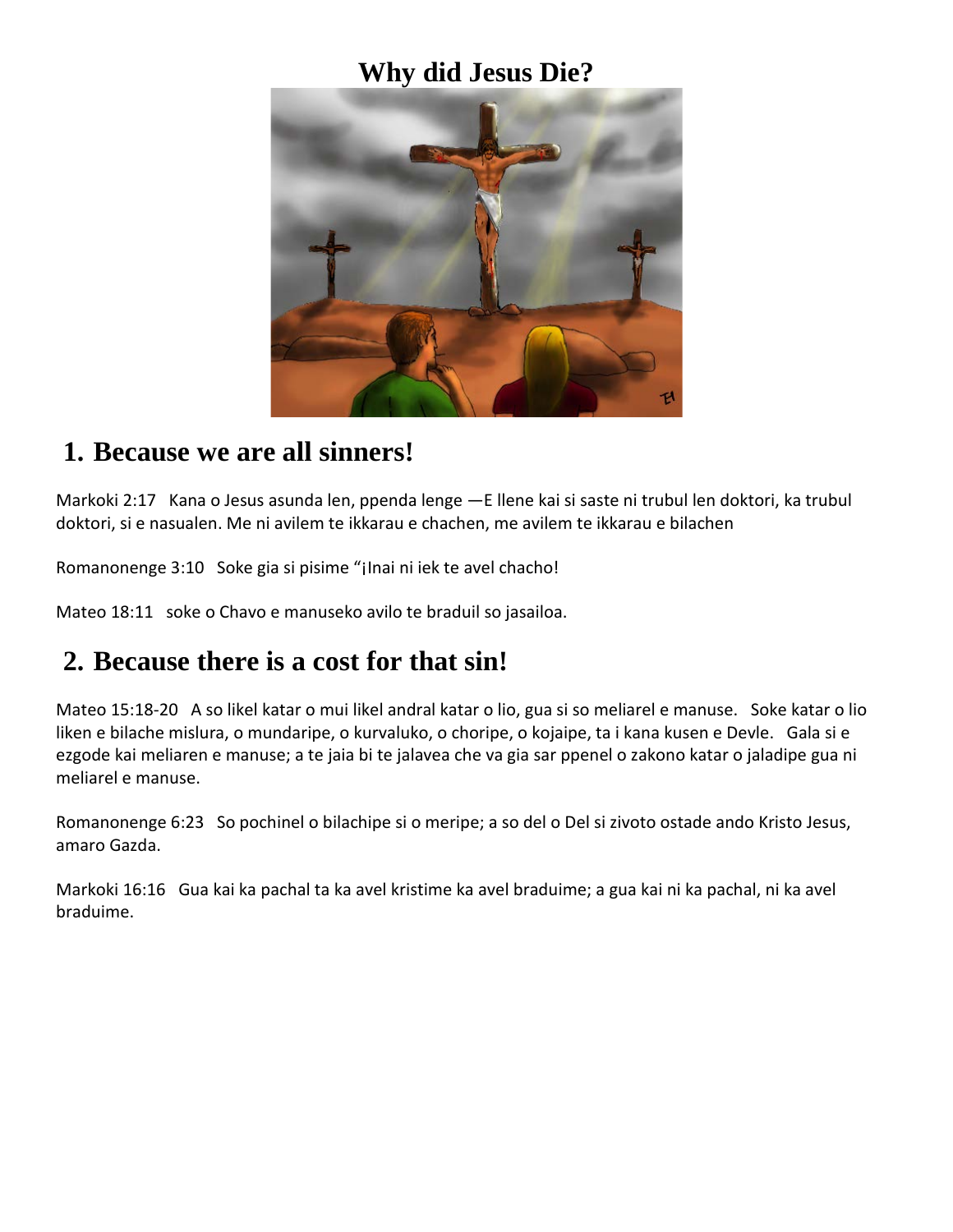

**There is a cost for sin!**

# **3. Because Jesus died and paid for our sins on the cross!**

Mateo 1:21 Ta ka maladol lake iek minono ta ka ttove leko anau, Jesus, soke vou ka braduil pe foro katar lengo bilachipe

Romanonenge 5:8 A o Del sikavel po volipe karing amende, i ando vreme kana amen sama bilache, o Kristo mulo pala amende

Juaneki 3:16 "Soke pe gachin volisarda o Del e sueto, kai dia pe edine Chave, gia kogo pachal ande lete, te na jasaol, ta te avel le zivoto ostade.

Mateo 18:11 soke o Chavo e manuseko avilo te braduil so jasailoa.

## **4. Salvation is a free gift, not by good works. You must take God's word for it, and trust Jesus alone!**

So cherde e Apostole 4:12 Ande nisavo aver inai braduipe, soke ande sa o sueto o Del dia amen samo iekke llene kai pala le sai ava braduime

Efesios 2:8-9 Soke pala o volipe e Devleko tumen lien o braduipe cheres o pachape. Ta gava inai kai tumen dobisarden, soke gaia ezgoda diala tumenge o Del llabe. Inai kai lienla soke cherden vareso, goleke niko nasti falil vou pe katar niso;

Tito 3:5 Soke ppende mange katar o volipe ta o pachape kai si tut pala o Gazda o Jesukristo ta i pala sa e llene kai si katar o foro santo. amen ni cherdam nisavo lachipe, a vou braduisarda amen soke avila leke zalba amendar, kosla amaro bilachipe, nevarda amen sargo kana biandilam pale gava cherdale e Santone Duoa.

# **5. We must put our faith and trust in Christ alone!**

Markoki 9:23 O Jesus ppenda leke —¿Soke ppene "te sai chere"? ¡Sa sai cherdol gole lleneke kai pachal